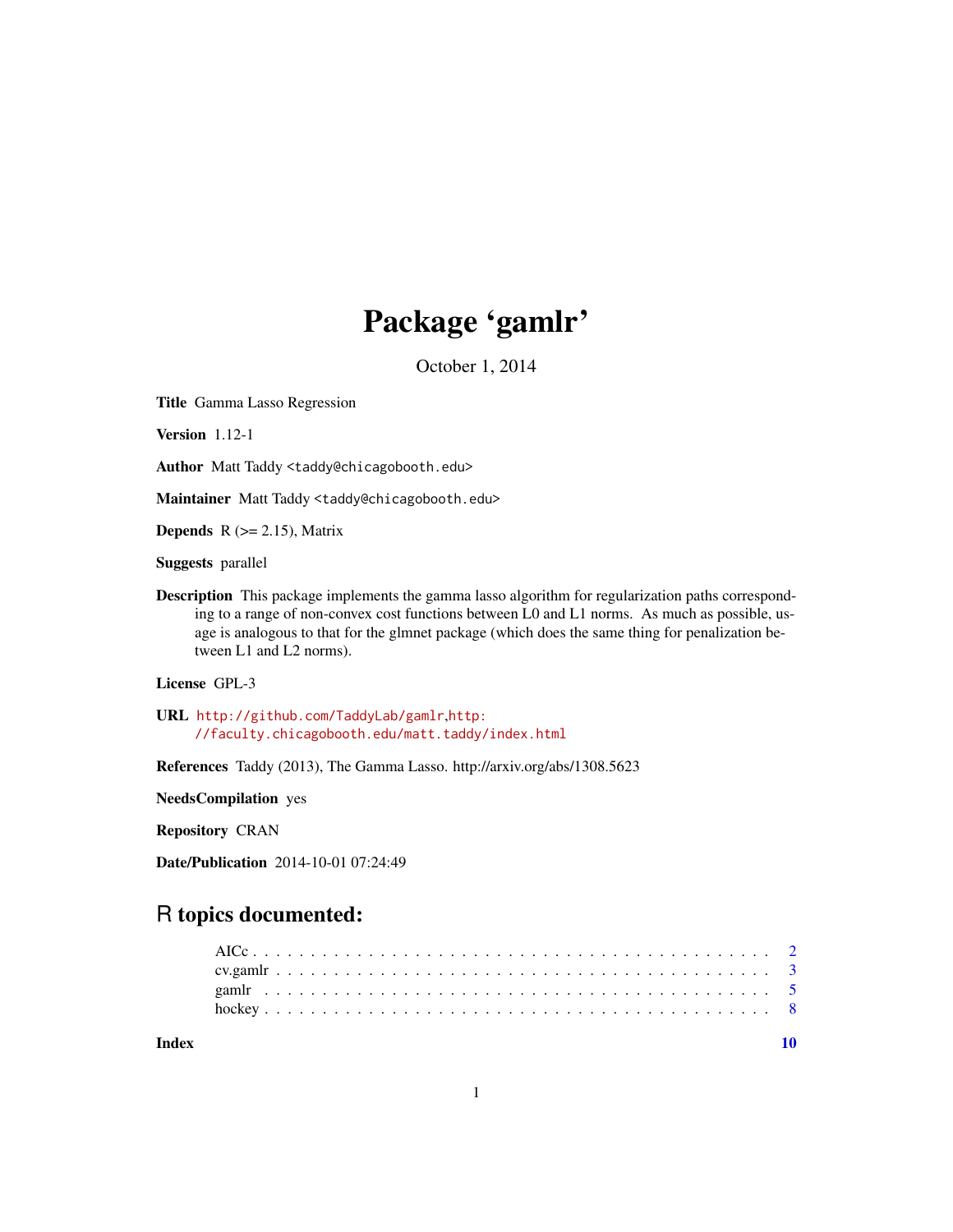<span id="page-1-0"></span>

## Description

Corrected AIC calculation.

## Usage

AICc(object, k=2)

## Arguments

| object | Some model object that you can call logLik on (such as a gamlr or glm fit). |
|--------|-----------------------------------------------------------------------------|
|        | The usual AIC complexity penalty. k defaults to 2.                          |

## Details

This works just like usual AIC, but instead calculates the small sample (or high dimensional) corrected version from Hurvich and Tsai

$$
AICc = -2\log LHD + k * df * \frac{n}{n - df - 1}.
$$

## Value

A numeric value for every model evaluated.

## Author(s)

Matt Taddy <taddy@chicagobooth.edu>

## References

Hurvich, C. M. and C-L Tsai, 1989. "Regression and Time Series Model Selection in Small Samples", Biometrika 76.

## See Also

gamlr, hockey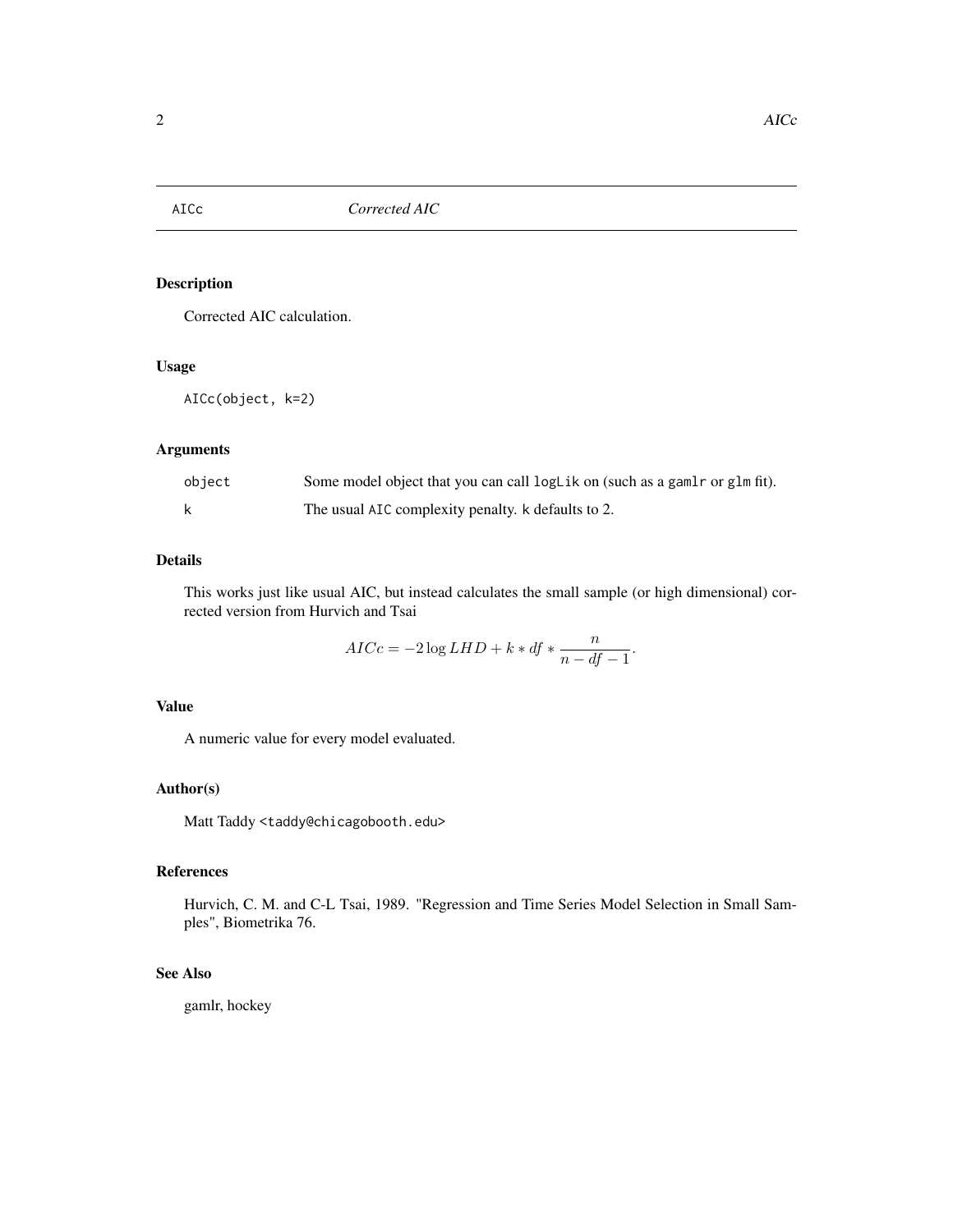<span id="page-2-0"></span>

#### Description

Cross validation for gamma lasso penalty selection.

## Usage

```
cv.gamlr(x, y, nfold=5, foldid=NULL, verb=FALSE, cl=NULL, ...)
## S3 method for class 'cv.gamlr'
plot(x, select=TRUE, ...)
## S3 method for class 'cv.gamlr'
coef(object, select=c("1se","min"), ...)
## S3 method for class 'cv.gamlr'
predict(object, newdata, select=c("1se","min"), ...)
```
## Arguments

| x        | Covariates; see gamlr.                                                                                                                                                                                                                                                                                 |
|----------|--------------------------------------------------------------------------------------------------------------------------------------------------------------------------------------------------------------------------------------------------------------------------------------------------------|
| У        | Response; see gamlr.                                                                                                                                                                                                                                                                                   |
| nfold    | The number of cross validation folds.                                                                                                                                                                                                                                                                  |
| foldid   | An optional length-n vector of fold memberships for each observation. If speci-<br>fied, this dictates nfold.                                                                                                                                                                                          |
| verb     | Whether to print progress through folds.                                                                                                                                                                                                                                                               |
| cl       | possible parallel library cluster. If this is not-NULL, the CV folds are executed<br>in parallel. This copies the data nfold times, so make sure you have the memory<br>space.                                                                                                                         |
| $\cdots$ | Arguments to gamlr.                                                                                                                                                                                                                                                                                    |
| object   | A gamlr object.                                                                                                                                                                                                                                                                                        |
| newdata  | New x data for prediction.                                                                                                                                                                                                                                                                             |
| select   | In prediction and coefficient extraction, select which "best" model to return:<br>select="min" is that with minimum average OOS deviance, and select="1se"<br>is that whose average OOS deviance is no more than 1 standard error away from<br>the minimum. In plot, whether to draw these selections. |

## Details

Fits a gamlr regression to the full dataset, and then performs nfold cross validation to evaluate out-of-sample (OOS) performance for different penalty weights.

plot.cv.gamlr can be used to plot the results: it shows mean OOS deviance with 1se error bars.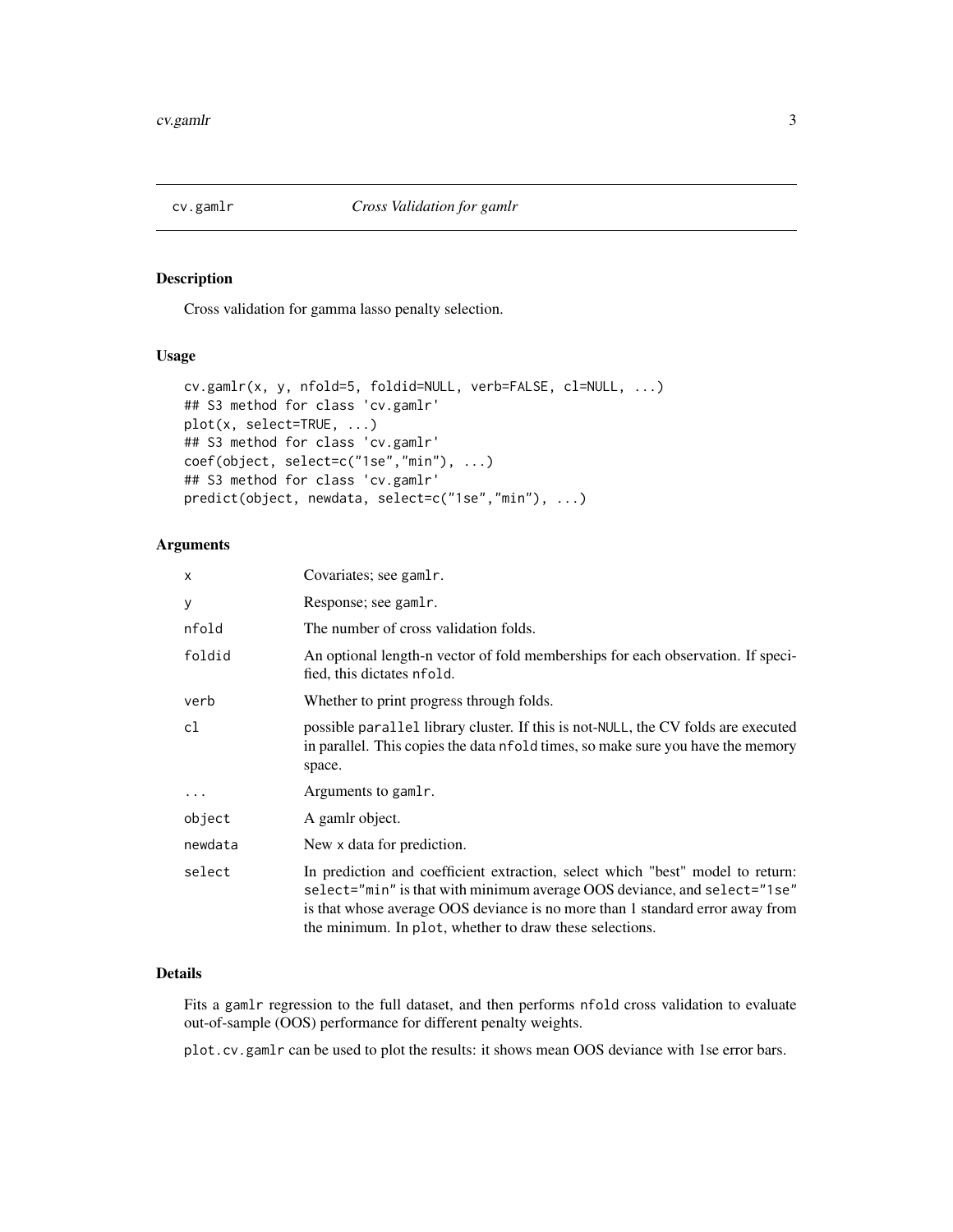## Value

| gamlr      | The full-data fitted gamlr object.       |
|------------|------------------------------------------|
| nfold      | The number of CV folds.                  |
| foldid     | The length-n vector of fold memberships. |
| <b>CVM</b> | Mean OOS deviance by gamlr\$lambda       |
| CVS        | The standard errors on cym.              |
| seg.min    | The index of minimum cym.                |
| seg.1se    | The index of 1 se cvm (see details).     |
| lambda.min | Penalty at minimum cvm.                  |
| lambda.1se | Penalty at 1se cym.                      |

## Author(s)

Matt Taddy <taddy@chicagobooth.edu>

#### References

Taddy (2013), The Gamma Lasso, http://arxiv.org/abs/1308.5623

#### See Also

gamlr, hockey

## Examples

```
n < -100p <- 100
xvar <- matrix(ncol=p,nrow=p)
for(i in 1:p) for(j in i:p) xvar[i,j] < -0.5^{(abs(i-j))}x <- matrix(rnorm(p*n), nrow=n)%*%chol(xvar)
beta <- matrix( (-1)^{(1:p)*exp(-(1:p)/10)} )
mu = x%*%beta
y <- mu + rnorm(n,sd=sd(as.vector(mu))/2)
## fit with gamma=1 concavity
cvfit <- cv.gamlr(x, y, gamma=1, verb=TRUE)
coef(cvfit)[1:3,] # 1se default
coef(cvfit, select="min")[1:3,] # min OOS deviance
predict(cvfit, x[1:2,], select="min")
predict(cvfit$gamlr, x[1:2,], select=cvfit$seg.min)
par(mfrow=c(1,2))
plot(cvfit)
plot(cvfit$gamlr)
```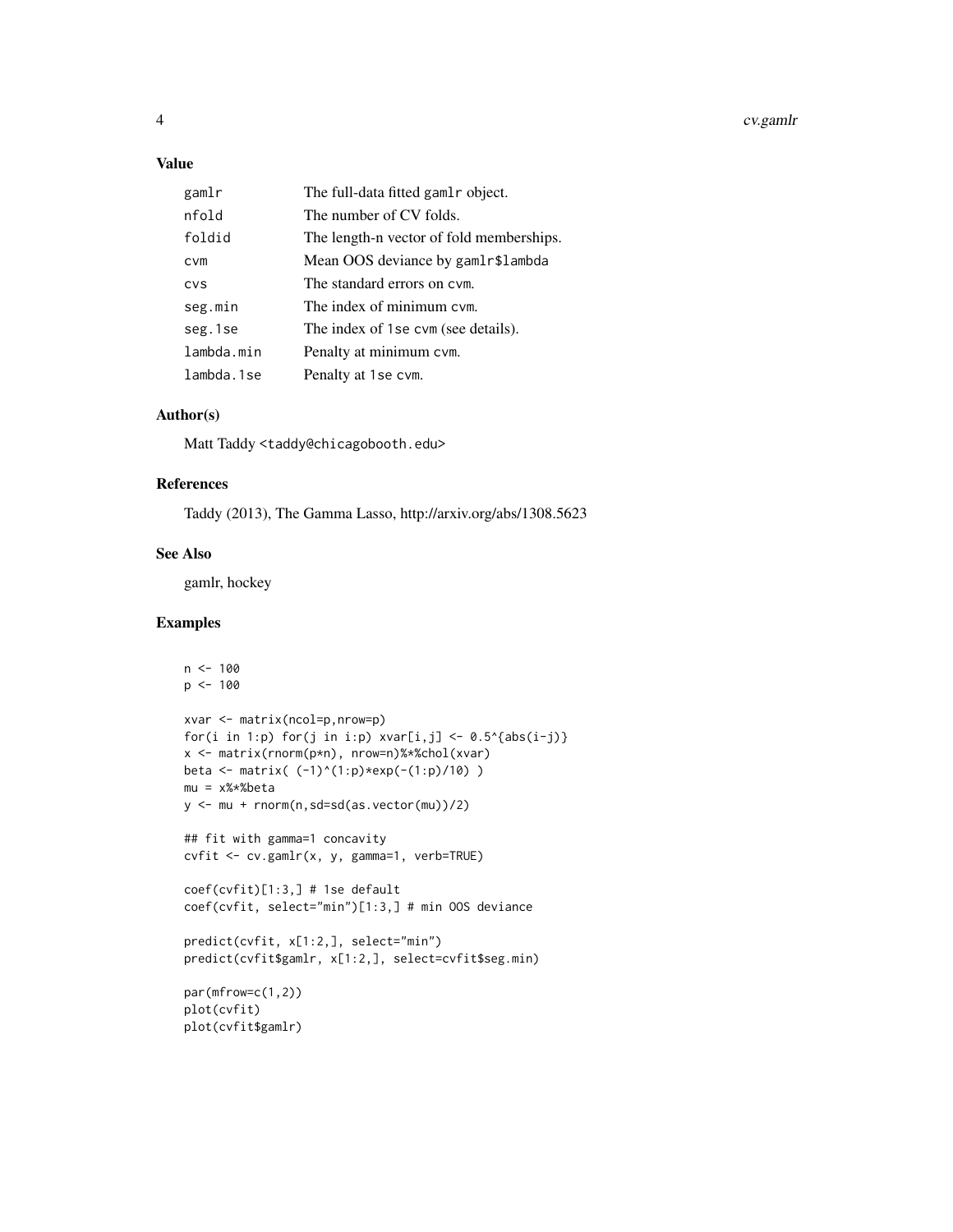<span id="page-4-0"></span>

## Description

Adaptive L1 penalized regression estimation.

## Usage

```
gamlr(x, y,
   family=c("gaussian","binomial","poisson"),
   gamma=0,nlambda=100, lambda.start=Inf,
   lambda.min.ratio=0.01, free=NULL, standardize=TRUE,
   obsweight=NULL,varweight=NULL,
   prexx=(p<500),
   tol=1e-7,maxit=1e4,verb=FALSE, ...)
## S3 method for class 'gamlr'
plot(x, against=c("pen","dev"),
    col=NULL, select=TRUE, df=TRUE, ...)
## S3 method for class 'gamlr'
coef(object, select=NULL, k=2, ...)
## S3 method for class 'gamlr'
predict(object, newdata,
            type = c("link", "response"), ...)## S3 method for class 'gamlr'
logLik(object, ...)
```
## Arguments

| X                | A dense matrix or sparse Matrix of covariates, with $ncol(x)$ variables and<br>$nrow(x) = length(y)$ observations. This should not include the intercept.                       |
|------------------|---------------------------------------------------------------------------------------------------------------------------------------------------------------------------------|
| У                | A vector of response values. There is almost no argument checking, so be careful<br>to match y with the appropriate family                                                      |
| family           | Response model type; either "gaussian", "poisson", or "binomial". Note that for<br>"binomial", $y$ is in [0, 1].                                                                |
| gamma            | Penalty concavity tuning parameter; see details. Zero (default) yields the lasso,<br>and higher values correspond to a more concave penalty.                                    |
| nlambda          | Number of regularization path segments.                                                                                                                                         |
| lambda.start     | Initial penalty value. Default of Inf implies the infimum lambda that returns<br>all zero coefficients. This is the largest absolute coefficient gradient at the null<br>model. |
| lambda.min.ratio |                                                                                                                                                                                 |
|                  | The smallest penalty weight (expected L1 cost) as a ratio of the path start value.                                                                                              |
|                  | Our default is always 0.01; note that this differs from glmnet whose default                                                                                                    |
|                  | depends upon the dimension of x.                                                                                                                                                |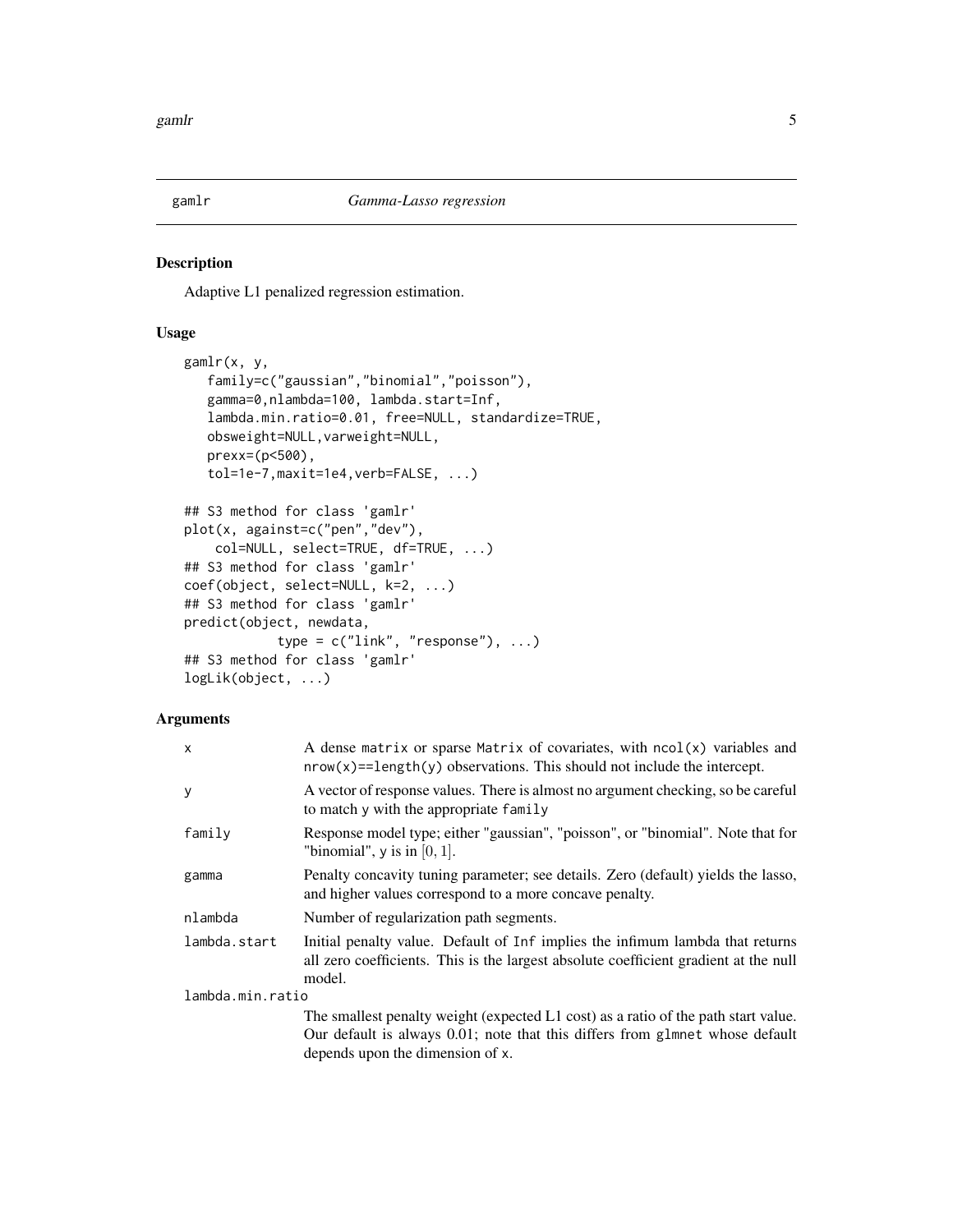| free        | Free variables: indices of the columns of x which will be unpenalized.                                                                                                                                                                                                                                                |
|-------------|-----------------------------------------------------------------------------------------------------------------------------------------------------------------------------------------------------------------------------------------------------------------------------------------------------------------------|
| standardize | Whether to standardize the coefficients to have standard deviation of one. This is<br>equivalent to multiplying the L1 penalty by each coefficient standard deviation.                                                                                                                                                |
| obsweight   | For family="gaussian" only, weights on each observation in the weighted<br>least squares objective. For other resonse families, obsweights are overwrit-<br>ten by IRLS weights. Defaults to rep(1,n).                                                                                                                |
| varweight   | Multipliers on the penalty associated with each covariate coefficient. Must be<br>non-negative. These are further multiplied by $sd(x_i)$ if standardize=TRUE.<br>Defaults to $rep(1,p)$ .                                                                                                                            |
| prexx       | Only possible for family="gaussian": whether to use pre-calculated weighted<br>variable covariances in gradient calculations. This leads to massive speed-ups<br>for big-n datasets, but can be slow for $p > n$ datasets. See note.                                                                                  |
| tol         | Optimization convergence tolerance relative to the null model deviance for each<br>inner coordinate-descent loop. This is measured against the maximum coordi-<br>nate change times deviance curvature after full parameter-set update.                                                                               |
| maxit       | Max iterations for a single segment coordinate descent routine.                                                                                                                                                                                                                                                       |
| verb        | Whether to print some output for each path segment.                                                                                                                                                                                                                                                                   |
| object      | A gamlr object.                                                                                                                                                                                                                                                                                                       |
| against     | Whether to plot paths against log penalty or deviance.                                                                                                                                                                                                                                                                |
| select      | In coef (and predict, which calls coef), the index of path segments for which<br>you want coefficients or prediction (e.g., do select=which.min(BIC(object))<br>for BIC selection). If null, the segments are selected via our corrected AICc<br>function with k as specified. If select=0 all segments are returned. |
|             | In plot, select is just a flag for whether to add lines marking AICc and BIC<br>selected models.                                                                                                                                                                                                                      |
| k           | If select=NULL in coef or predict, the AICc complexity penalty. k defaults to<br>the usual 2.                                                                                                                                                                                                                         |
| newdata     | New x data for prediction.                                                                                                                                                                                                                                                                                            |
| type        | Either "link" for the linear equation, or "response" for predictions transformed<br>to the same domain as y.                                                                                                                                                                                                          |
| col         | A single plot color, or vector of length $ncol(x)$ colors for each coefficient reg-<br>ularization path. NULL uses the matplot default 1:6.                                                                                                                                                                           |
| df          | Whether to add to the plot degrees of freedom along the top axis.                                                                                                                                                                                                                                                     |
| $\cdots$    | Extra arguments to each method. Most importantly, from predict.gamlr these<br>are arguments to coef.gamlr.                                                                                                                                                                                                            |

## Details

Finds posterior modes along a regularization path of *adapted L1 penalties* via coordinate descent.

Each path segment t minimizes the objective  $-(\phi/n)$ logLHD $(\beta_1...\beta_p) + \sum \omega_j \lambda |\beta_j|$ , where  $\phi$  is the exponential family dispersion parameter ( $\sigma^2$  for family="gaussian", one otherwise). Weights  $\omega_j$ are set as  $1/(1 + \gamma |b_j^{t-1}|)$  where  $b_j^{t-1}$  is our estimate of  $\beta_j$  for the previous path segment (or zero if  $t = 0$ ). This adaptation is what makes the penalization 'concave'; see Taddy (2013) for details.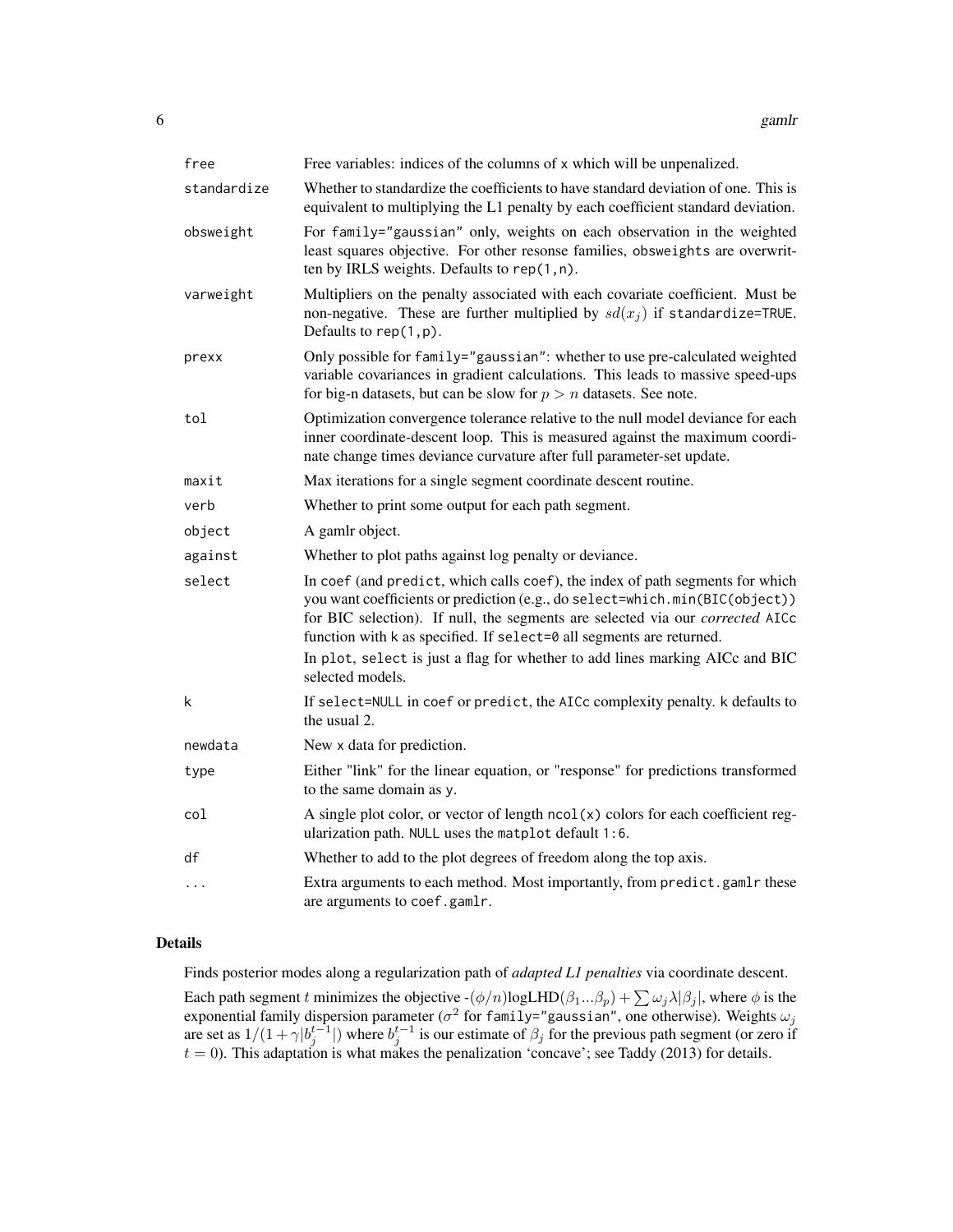#### $gamma$  and  $\sim$  7 and  $\sim$  7 and  $\sim$  7 and  $\sim$  7 and  $\sim$  7 and  $\sim$  7 and  $\sim$  7 and  $\sim$  7 and  $\sim$  7 and  $\sim$  7 and  $\sim$  7 and  $\sim$  7 and  $\sim$  7 and  $\sim$  7 and  $\sim$  7 and  $\sim$  7 and  $\sim$  7 and  $\sim$  7 and  $\sim$  7 and  $\sim$

plot.gamlr can be used to graph the results: it shows the regularization paths for penalized  $\beta$ , with degrees of freedom along the top axis and minimum AICc selection marked.

logLik.gamlr returns log likelihood along the regularization path. It is based on the deviance, and is correct only up to static constants; e.g., for a Poisson it is off by  $\sum_i y_i(\log y_i - 1)$  (the saturated log likelihood) and for a Gaussian it is off by likelihood constants  $(n/2)(1 + \log 2\pi)$ .

#### Value

| lambda   | The path of fitted <i>prior expected</i> L1 penalties.                                                                                |
|----------|---------------------------------------------------------------------------------------------------------------------------------------|
| nobs     | The number of observations.                                                                                                           |
| alpha    | Intercepts.                                                                                                                           |
| beta     | Regression coefficients.                                                                                                              |
| df       | Approximate degrees of freedom.                                                                                                       |
| deviance | Fitted deviance: $(-2/\phi)$ logLHD.fitted - logLHD.saturated ).                                                                      |
| iter     | Number of optimization iterations by segment, broken into coordinate descent<br>cycles and IRLS re-weightings for family!="gaussian". |
| family   | The exponential family model.                                                                                                         |

#### Note

Under prexx=TRUE (requires family="gaussian"), weighted covariances  $(VX)'X$  and  $(VX)'y$ , weighted column sums of  $V X$ , and column means  $\bar{x}$  will be pre-calculated. Here V is the diagonal matrix of least squares weights (obsweights, so  $V$  defaults to  $I$ ). It is not necessary (they will be built by gamlr otherwise), but you have the option to pre-calculate these sufficient statistics yourself as arguments vxx (matrix or dspMatrix), vxy, vxsum, and xbar (all vectors) respectively. Search PREXX in gamlr.R to see the steps involved, and notice that there is very little argument checking – do at your own risk. Note that xbar is an *unweighted* calculation, even if  $V \neq I$ . For really Big Data you can then run with x=NULL (e.g., if these statistics were calculated on distributed machines and full design is unavailable). *Beware:* in this x=NULL case our deviance (and df, if gamma>0) calculations are incorrect and selection rules will always return the smallest-lambda model.

## Author(s)

Matt Taddy <taddy@chicagobooth.edu>

## References

Taddy (2013), The Gamma Lasso, http://arxiv.org/abs/1308.5623

#### See Also

cv.gamlr, AICc, hockey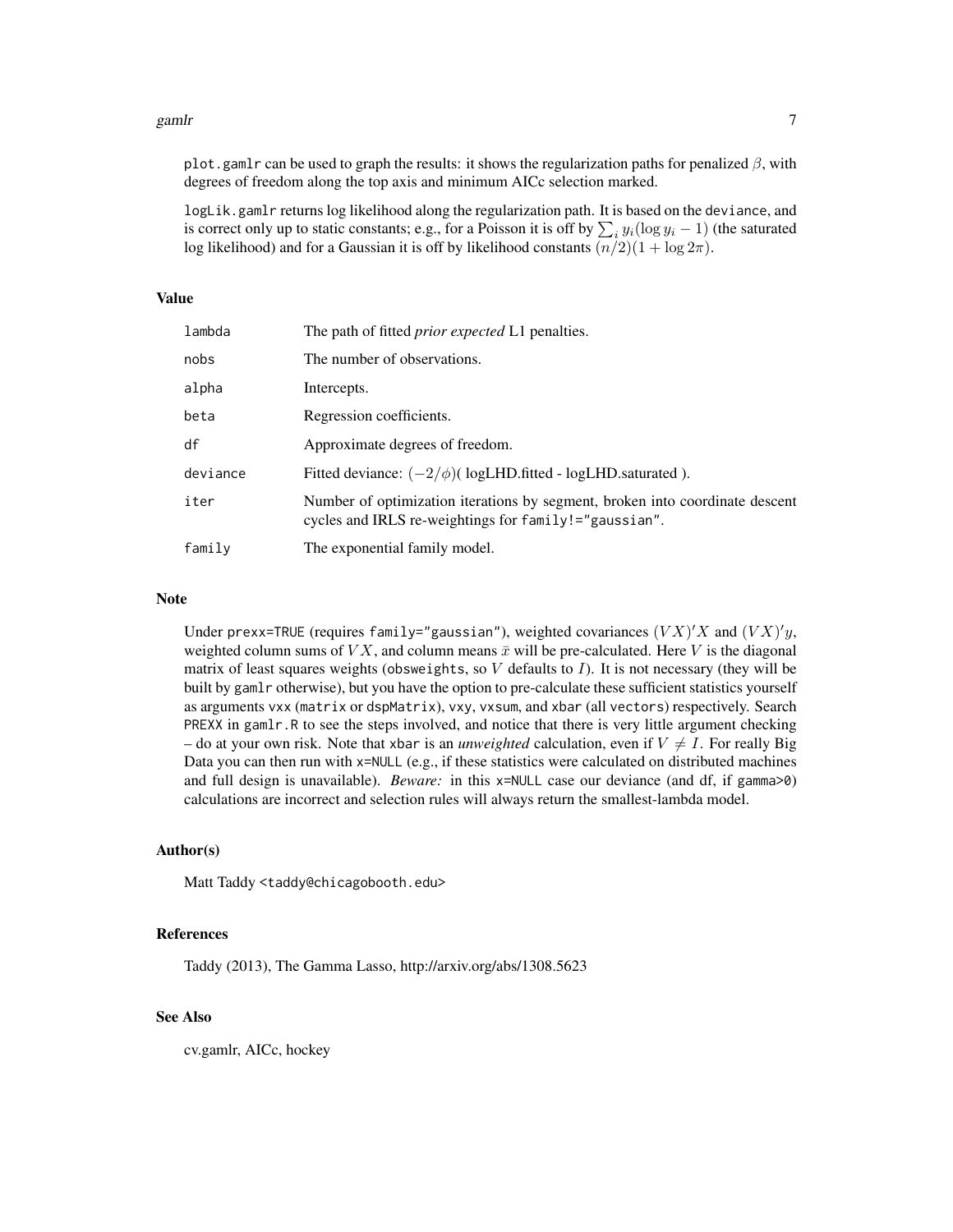## Examples

```
### a low-D test (highly multi-collinear)
n < -1000p \le -3xvar <- matrix(0.9, nrow=p,ncol=p)
diag(xvar) <- 1
x <- matrix(rnorm(p*n), nrow=n)%*%chol(xvar)
y \le -4 + 3*x[, 1] + -1*x[, 2] + rnorm(n)## run models to extra small lambda 1e-3xlambda.start
fitlasso <- gamlr(x, y, gamma=0, lambda.min.ratio=1e-3) # lasso
fitgl <- gamlr(x, y, gamma=2, lambda.min.ratio=1e-3) # small gamma
fitglbv <- gamlr(x, y, gamma=10, lambda.min.ratio=1e-3) # big gamma
par(mfrow=c(1,3))
ylim = range(c(fitglbv$beta@x))
plot(fitlasso, ylim=ylim, col="navy")
plot(fitgl, ylim=ylim, col="maroon")
plot(fitglbv, ylim=ylim, col="darkorange")
```
hockey *NHL hockey data*

## Description

Every NHL goal from fall 2002 through the 2014 cup finals.

## Details

The data comprise of information about play configuration and the players on ice (including goalies) for every goal from 2002-03 to 2012-14 NHL seasons. Collected using A. C. Thomas's nlhscrapr package. See the Chicago hockey analytics project at github.com/mataddy/hockey.

## Value

| goal   | Info about each goal scored, including homegoal $-$ an indicator for the home<br>team scoring.                                               |
|--------|----------------------------------------------------------------------------------------------------------------------------------------------|
| player | Sparse Matrix with entries for who was on the ice for each goal: +1 for a home<br>team player, $-1$ for an away team player, zero otherwise. |
| team   | Sparse Matrix with indicators for each team*season interaction: $+1$ for home<br>team, -1 for away team.                                     |
| config | Special teams info. For example, $5\sqrt{4}$ is a 5 on 4 powerplay, $+1$ if it is for the<br>home-team and -1 for the away team.             |

<span id="page-7-0"></span>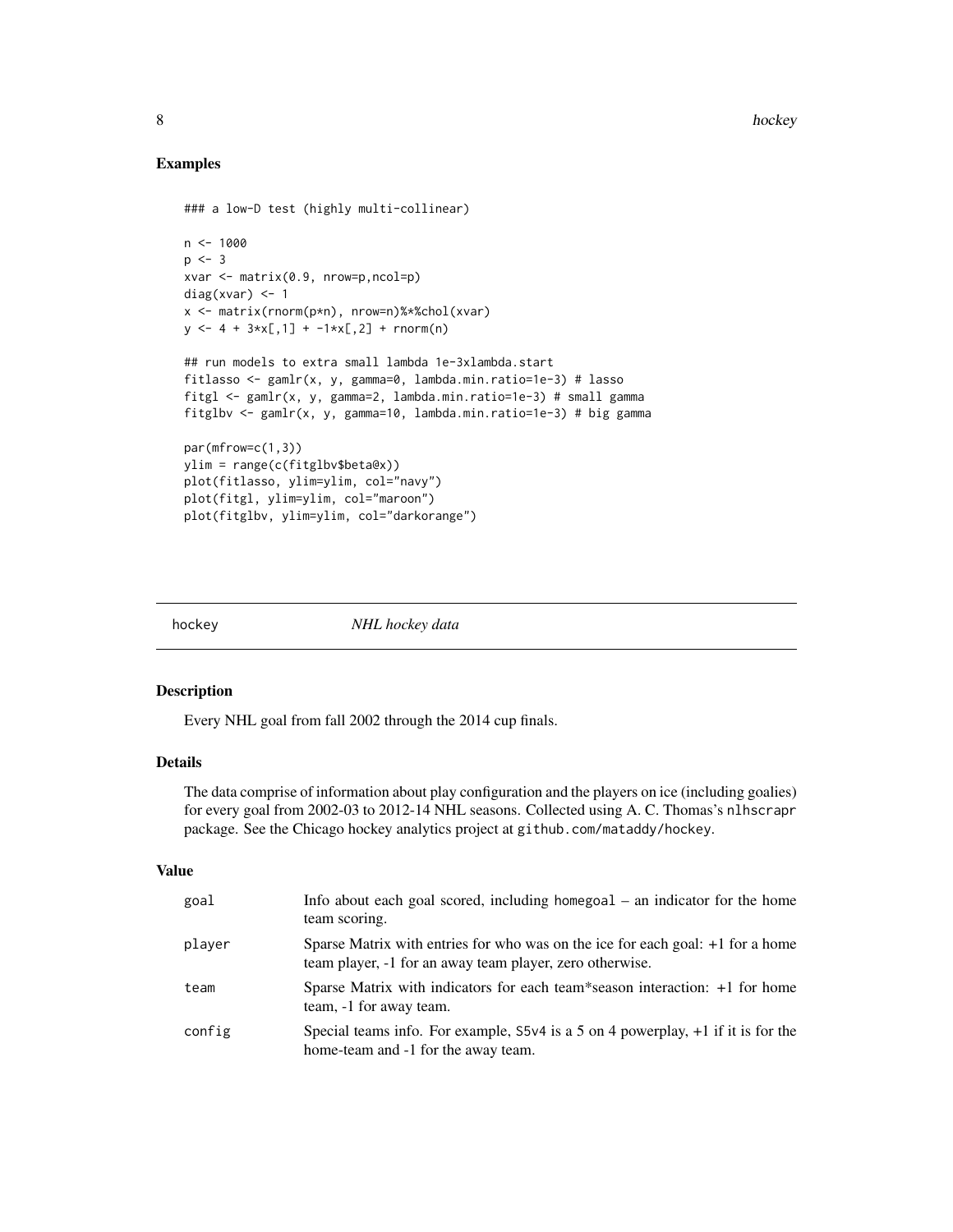#### hockey 9

## Author(s)

Matt Taddy, <taddy@chicagobooth.edu>

#### References

Gramacy, Jensen, and Taddy (2013): "Estimating Player Contribution in Hockey with Regularized Logistic Regression." http://arxiv.org/abs/1209.5026.

#### See Also

gamlr

### Examples

```
## design
data(hockey)
x <- cBind(config,team,player)
y <- goal$homegoal
## fit the plus-minus regression model
## (non-player effects are unpenalized)
```

```
fit <- gamlr(x, y, gamma=10, lambda.min.ratio=0.1,
 free=1:(ncol(config)+ncol(team)),
 standardize=FALSE, family="binomial")
plot(fit)
```

```
## look at estimated player [career] effects
B <- coef(fit)[colnames(player),]
sum(B!=0) # number of measurable effects (AICc selection)
B[order(-B)[1:10]] # 10 biggest
```

```
## convert to 2013-2014 season partial plus-minus
now <- goal$season=="20132014"
pm <- colSums(player[now,names(B)]) # traditional plus minus
ng <- colSums(abs(player[now,names(B)])) # total number of goals
# The individual effect on probability that a
# given goal is for vs against that player's team
p \le -1/(1+exp(-B))# multiply ng*p - ng*(1-p) to get expected plus-minus
ppm <- ng*(2*p-1)
```

```
# organize the data together and print top 20
effect <- data.frame(b=round(B,3),ppm=round(ppm,3),pm=pm)
effect <- effect[order(-effect$ppm),]
print(effect[1:20,])
```